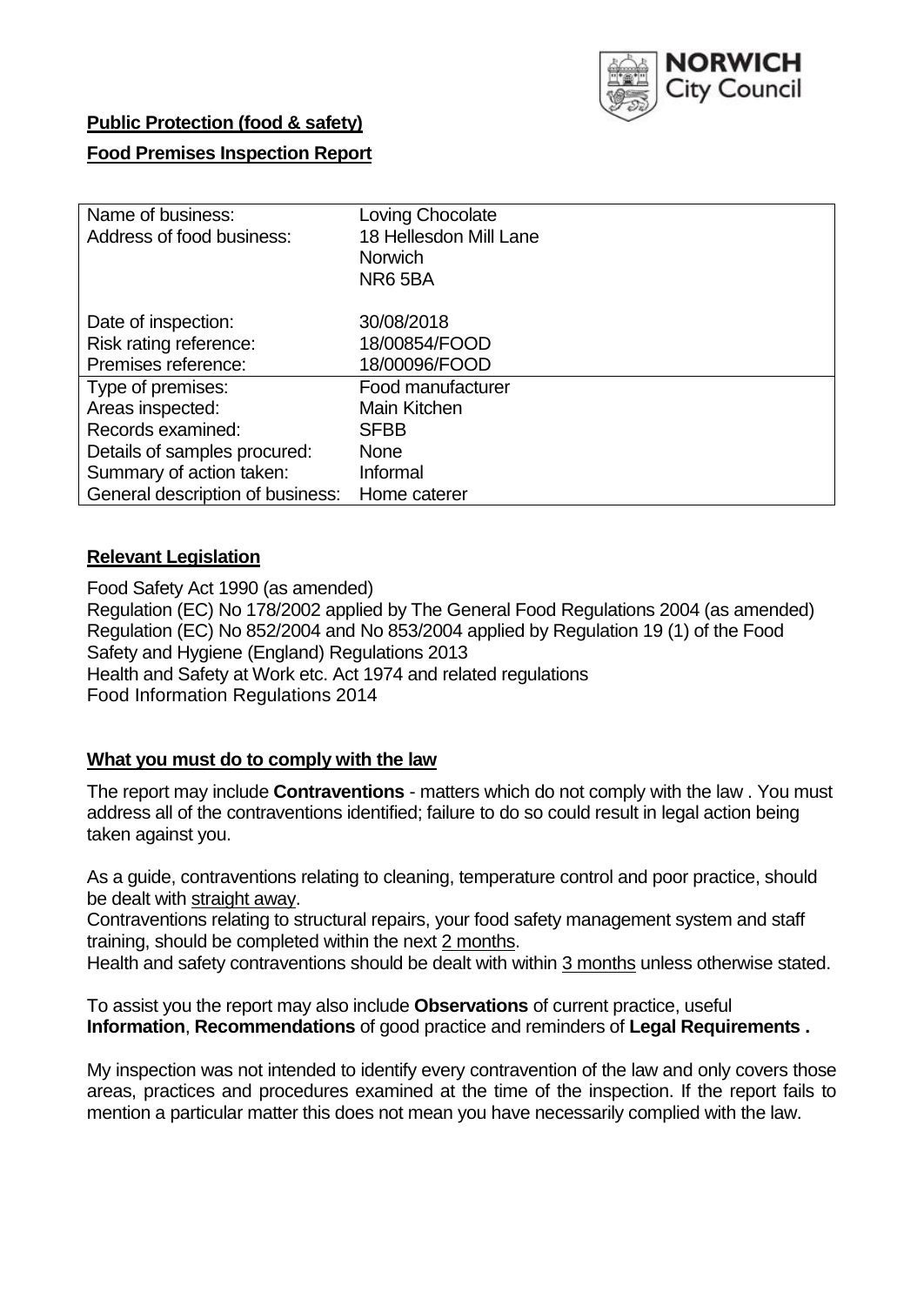# **FOOD SAFETY**

## **How we calculate your Food Hygiene Rating:**

The food safety section has been divided into the three areas which you are scored against for the hygiene rating: 1. food hygiene and safety procedures, 2. structural requirements and 3. confidence in management/control procedures. Each section begins with a summary of what was observed and the score you have been given. Details of how these scores combine to produce your overall food hygiene rating are shown in the table.

| <b>Compliance Area</b>                     |          |                  |    | <b>You Score</b> |                |    |           |    |          |  |  |
|--------------------------------------------|----------|------------------|----|------------------|----------------|----|-----------|----|----------|--|--|
| Food Hygiene and Safety                    |          |                  |    | 0                | 5              | 10 | 15        | 20 | 25       |  |  |
| <b>Structure and Cleaning</b>              |          |                  |    | $\Omega$         | 5              | 10 | 15        | 20 | 25       |  |  |
| Confidence in management & control systems |          |                  |    | 0                | 5              | 10 | 15        | 20 | 30       |  |  |
|                                            |          |                  |    |                  |                |    |           |    |          |  |  |
| <b>Your Total score</b>                    | $0 - 15$ | 20               |    | $25 - 30$        | $35 - 40$      |    | $45 - 50$ |    | > 50     |  |  |
| <b>Your Worst score</b>                    | 5        | 10 <sup>10</sup> | 10 |                  | 15             |    | 20        |    |          |  |  |
|                                            |          |                  |    |                  |                |    |           |    |          |  |  |
| <b>Your Rating is</b>                      | 5        | $\overline{4}$   | 3  |                  | $\overline{2}$ |    |           |    | $\Omega$ |  |  |

Your Food Hygiene Rating is 5 - a very good standard



# **1. Food Hygiene and Safety**

Food Hygiene standards are excellent. You demonstrated full compliance with legal requirements. You have safe food handling practices and procedures and all the necessary control measures to prevent cross-contamination are in place. **(Score 0)**

# Temperature Control

**Observation** I was pleased to see you were able to limit bacterial growth and/or survival by applying appropriate temperature controls at points critical to food safety and that you were diligently monitoring temperatures.

# **2. Structure and Cleaning**

The structure facilities and standard of cleaning and maintenance are all of a good standard and only minor repairs and/or improvements are required. Pest control and waste disposal provisions are adequate. The minor contraventions require your attention. **(Score 5)**